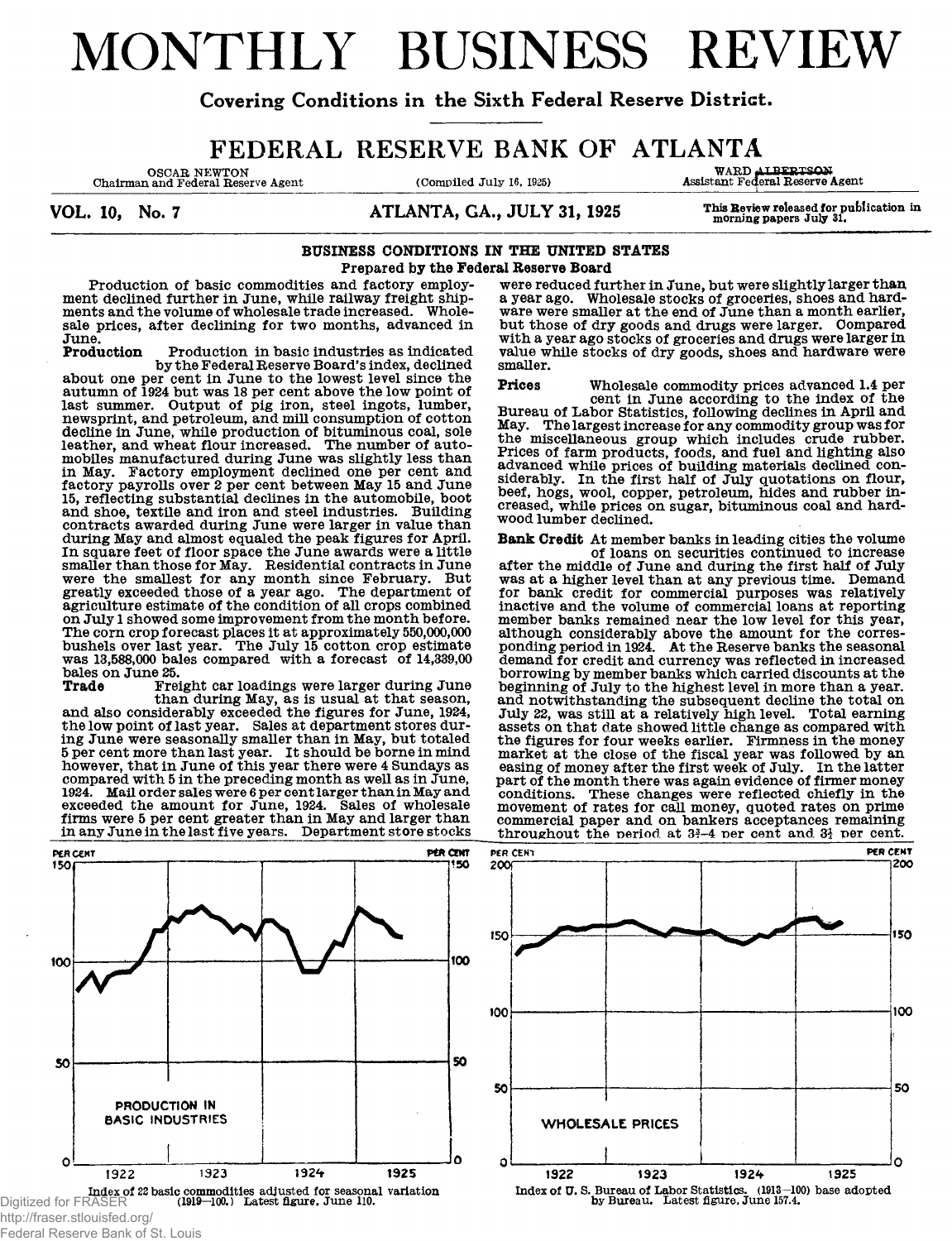

 $\overline{2}$ 

#### SIXTH DISTRICT SUMMARY.

While the usual seasonal slackening in business was evident to some extent in June, business and financial sta-<br>tistics for this district on the whole show favorable comparisons with a year ago, and reflect increased confidence in the outcome of the season's crops. The cotton acreage in this district is considerably larger than last year, and with the higher condition of the growing plant, a larger<br>crop is in prospect. The tobacco acreage in Georgia is 75 per cent larger than last year, and in Tennessee the acreage and condition on July 1 indicate a prospective crop of about 98<sup>1</sup>/<sub>2</sub> million pounds. The estimated production of rice and sugar in Louisiana are larger than last year's production of these crops.

Prospective building in the district reached a new high point in June, the total value of buildings for which permits were issued at 20 cities being the greatest since these sta-<br>tistics were first gathered by the Federal Reserve Bank, and more than double the total for June last year. Savings deposits at 93 banks in the district at the close of June were more than 10 per cent greater than a year ago, and demand deposits of 36 banks which report weekly were 55<sup>1</sup> million<br>dollars higher on July 8 than a year ago. Loans and investments in stocks and bonds by these 36 banks were much greater than at this time last year, and debits to individual accounts at 24 cities in the District for the week ended July 8 were 62 million dollars greater than for the same week last vear.

Retail and wholesale trade, while seasonally smaller in some lines in June than in May, showed increases in business over June last year. Cotton manufacturing fell off somewhat in June compared with May, but increases over



June 1924 are indicated in production, shipments and orders of cloth and yarn mills reporting direct to the Federal Reserve Bank, and the Census Bureau's statement of cotton consumption shows that in June there were consumed in the cotton-growing states 337,651 bales of cotton, compared with 237,240 bales in June, 1924, and that the number of spindles active in June this year, in the cotton-growing states, was 1,164,650 larger than a year ago.

#### RETAIL TRADE.

Sales during June reported by 49 department stores located throughout the district exceeded figures for the corresponding month a year ago by 3.4 per cent. Reports<br>from Atlanta, Jackson, New Orleans and Other Cities show<br>increases over June 1924, but decreases are shown at Birmingham, Chattanooga, Nashville and Savannah. The usual summer slowing down in retail sales was indicated at all of these cities except Chattanooga, where the aggregate sales of six stores was larger than for any other month this year. Aggregate sales reported by all of these<br>49 stores during the first six months of 1925 showed an increase of one-half of one per cent over the same period a year ago. Stocks of merchandise continued to decline in June, and were 8.3 per cent smaller than for June 1924.<br>The rate of turnover in June was better at all reporting cities excepting Birmingham, where it was the same as in June last year; for the first half of the year, however, turnover was more rapid at all of these cities, the average for the district being 145.2 per cent, compared with 131.0 for<br>the first half of 1924. The index number of retail sales, computed from figures reported by 43 of these reporting stores, in June was 100.7, compared with 110.7 in May, and 96.6 for June last year.

#### CONDITION OF RETAIL TRADE DURING JUNE 1925 IN THE SIXTH FEDERAL RESERVE DISTRICT BASED UPON REPORTS FROM 49 STORES

|                                                                                                                                                                 | Net sales, Percentage<br>increase or decrease<br>compared with:                      |                                                                                   | Stocks at end of month.<br>percentage increase or                                         | $\mathbf{2}$<br>decrease compared with:                                                  | Percentage of sales to<br>average stocks in June<br>(stock turn-over for<br>the month):                   |                                                                                                                  | Percentage of sales to<br>average stocks from<br>Jan. 1 to June 30(Stock      | turn-over for year to                                                         | Percentage of<br>standing orders at end                                                  | out-<br>of month to purchases<br>during calendar year.                                   |
|-----------------------------------------------------------------------------------------------------------------------------------------------------------------|--------------------------------------------------------------------------------------|-----------------------------------------------------------------------------------|-------------------------------------------------------------------------------------------|------------------------------------------------------------------------------------------|-----------------------------------------------------------------------------------------------------------|------------------------------------------------------------------------------------------------------------------|-------------------------------------------------------------------------------|-------------------------------------------------------------------------------|------------------------------------------------------------------------------------------|------------------------------------------------------------------------------------------|
|                                                                                                                                                                 | (A)<br>June 1924                                                                     | (B)<br>Jan. 1 to<br> June 30, 1924                                                | (A)<br><b>June 1924</b>                                                                   | (B)<br>May 1925                                                                          | $\overline{1924}$                                                                                         | $\frac{\text{(B)}}{1925}$                                                                                        | date)<br>(A)<br>1924                                                          | $\overline{1925}$                                                             | 1924:<br>(A)<br>May                                                                      | (B)<br>June                                                                              |
| Atlanta<br>Birmingham<br>$Chattanooga$<br>Jackson<br>Nashville<br>New Orleans<br>$Savannah$ <sub>----------------</sub><br>Other Cities<br>Digitized for FRASER | $+13.5$<br>$-0.5$<br>$-17.7$<br>+5.9<br>$-5.4$<br>$+9.2$<br>$-1.6$<br>$+3.5$<br>*3.4 | $+5.2$<br>$+1.9$<br>$-20.4$<br>$-0.2$<br>$-4.5$<br>$+2.2$<br>4.7<br>4.2<br>$+0.5$ | $-18.0$<br>$-8.2$<br>$-18.8$<br>$-5.7$<br>$-10.7$<br>$-1.6$<br>$-8.7$<br>$-5.4$<br>$-8.3$ | $\frac{-6.7}{-6.4}$<br>$-7.1$<br>--7.4<br>$-3.1$<br>$-5.1$<br>$-3.2$<br>$-9.5$<br>$-6.1$ | $\begin{smallmatrix} 21.1 \ 23.9 \ 21.4 \ 21.6 \end{smallmatrix}$<br>21.1<br>20.1<br>20.9<br>21.8<br>21.2 | $\begin{smallmatrix} 29.4 \ 23.9 \ 21.8 \ 23.9 \end{smallmatrix}$<br>23.0<br>$\frac{22.6}{22.7}$<br>24.1<br>24.0 | 151.4<br>133.5<br>113.5<br>123.2<br>132.4<br>129.2<br>111.9<br>125.1<br>131.0 | 179.1<br>147.1<br>118.7<br>126.3<br>147.4<br>138.6<br>130.8<br>142.0<br>145.2 | 2.4<br>8.1<br>3.0<br>x<br>$\begin{array}{c} 1.9 \\ 8.2 \\ 3.7 \\ 2.4 \\ 4.9 \end{array}$ | $\begin{array}{c} 3.2 \\ 8.8 \\ 3.0 \end{array}$<br>$x_2, 2$<br>8.9<br>8.3<br>3.3<br>5.6 |

http://fraser.stlouisfed.org/

Federal Reserve Bank of St. Louis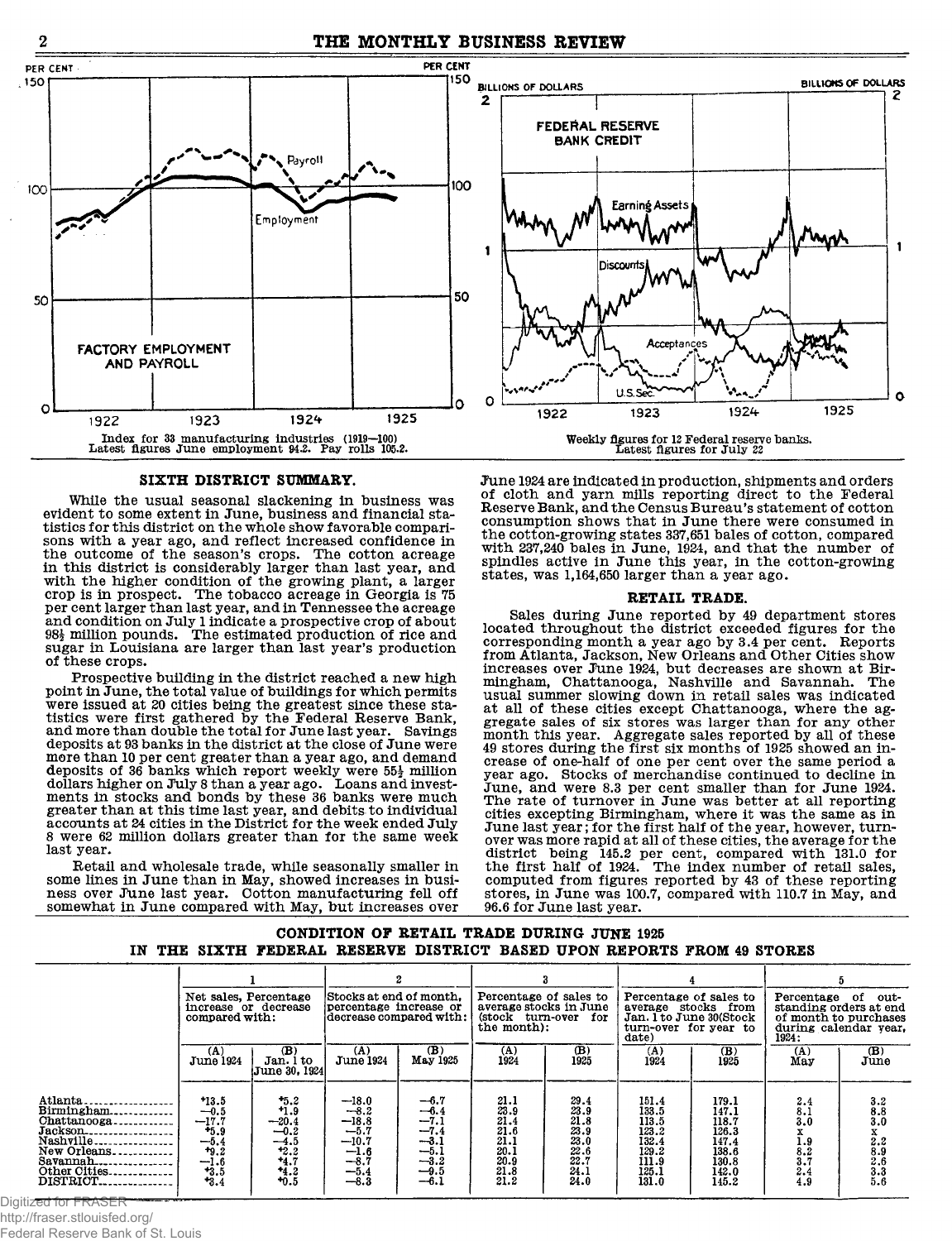#### WHOLESALE TRADE.

The volume of sales during June, reported by 148 wholesale dealers in nine different lines, was materially better than in the corresponding month a year ago, the percentage increases ranging from 7.2 in groceries to 55.3 in farm implements. Compared with May, five lines reported increased<br>sales in June, sales of groceries, hardware, electrical supplies, stationery and drugs were all greater in June than in May, but decreases were reported in dry goods, furniture, shoes and farm implements. The index number, computed from reports of wholesale dealers in groceries, dry goods, hard-<br>ware and shoes, stands at 74.6 for June, compared with 75.8 for May, and with 65.8 for June 1924.

Sales of groceries in June by 39 wholesale<br>firms aggregated 1.3 per cent more than in May Grocaries and were 7.2 per cent greater than in June last year. Sales were smaller than in May at Atlanta, Meridian and Vicksburg, but greater than in May at Jacksonville, New Orleans,<br>and Other Cities. Decreases compared with June 1924 were reported from Atlanta and Meridian, but increases from the other points shown in the table. Some of the reports indicate advances in prices of canned goods. Collections during June were preported good by 10 firms, fair<br>by 10, and poor by 2. Percentage comparisons of sales are shown in the following table:

|                                           | June 1925 compared with: |                    |  |
|-------------------------------------------|--------------------------|--------------------|--|
|                                           |                          | May 1925 June 1924 |  |
|                                           |                          | $-8.3$             |  |
| Jacksonville (4 firms)                    | 15.4                     | 31.8               |  |
|                                           |                          | $-3.4$             |  |
| $New Orleans (8 firms) \dots \dots \dots$ | $+3.6$                   | $+5.2$             |  |
|                                           | $-7.5$                   | $+2.3$             |  |
| Other Cities $(15 \text{ firms})$         | $+2.8$                   | $+3.4$             |  |
| DISTRICT (39 firms)                       | $+1.3$                   | $+7.2$             |  |

June sales by 27 wholesale dry goods firms Dry Goods were seasonally lower than for May, but were<br>14.2 per cent greater than for June a year ago. The low point for the summer is usually reached in June. The index number of dry goods sales for June this year is 54.5,<br>compared with 48.9 for June 1924 and 56.8 for June of 1923<br>and 56.2 for June of 1922 and 1921. No material changes in prices during the month were reported. Collections were reported good by 9 firms, fair by 5, and poor by 2. Percentage comparisons of sales follows:

|                                                               | June 1925 compared with: | May 1925 June 1924 |
|---------------------------------------------------------------|--------------------------|--------------------|
|                                                               |                          | $+4.5$             |
| Jacksonville (3 firms)                                        | $-12.7$                  | $+51.5$            |
|                                                               | $-10.1$                  | $-3.8$             |
| Nashville (3 firms) ---------------<br>$New Orleans(4 firms)$ | $-26.7$<br>$-15.0$       | $+10.3$<br>$+7.1$  |
|                                                               |                          | $+24.7$            |
| $\text{DISTRICT}(27 \text{ firms}) \text{}$                   | $-11.1$                  | $+14.2$            |

June sales by 31 wholesale hardware firms<br>were 1.7 per cent greater than in May, and 12.2 Hardware per cent greater than in June last year. Increases over May were reported from Chattanooga, Nashville and Other Cities, but decreases were shown in aggregate figures for Cities, but decreases were shown in aggregate rigures for<br>Atlanta, Jacksonville and New Orleans. Chattanooga is<br>the only city in the table where a decrease is shown in com-<br>parison with June a year ago. Prices during the m

|                         | June1925 compared with: |                    |  |
|-------------------------|-------------------------|--------------------|--|
|                         |                         | May 1925 June 1924 |  |
| Atlanta (3 firms)       | $-5.8$                  | $+24.5$            |  |
| $Chattanooga (3 firms)$ | $+23.6$                 | $-3.5$             |  |
| Jacksonville (3 firms)  | $-6.0$                  | $+32.9$            |  |
| Nashville(3 firms)      | $-2.1$                  | $+23.6$            |  |
|                         |                         | $^{+1.1}$          |  |
| Other Cities (13 firms) | $+3.4$                  | $+24.4$            |  |
|                         | 1.7                     | $^{+12.2}$         |  |

June sales by 19 wholesale furniture dealers **Furniture** were 1.4 per cent smaller, in the aggregate, than for May, but were 36.9 per cent greater than for June last year. Increases over May were shown in figures reported from Atlanta and Chattanooga, but decreases more than sufficient to offset them were reported from Nashville and Other Cities. Prices exhibited no material change, according to these reports. Collections were reported good<br>by 6 firms, fair by 7, and poor by 1. Percentage comparisons of sales are shown in the following table:

in the table:

|                              | May 1925 | June 1925 compared with:<br>June 1924 |
|------------------------------|----------|---------------------------------------|
|                              | $+8.8$   | $+89.7$                               |
|                              | $+11.4$  | $+38.5$                               |
| $Nashville$ $3 firms$ $1000$ | $-27.6$  | $+43.1$                               |
|                              | $-13.3$  | +8.1                                  |
|                              | $-1.4$   | $+36.9$                               |

**Electrical** Increased sales of electrical supplies are indi-<br>Supplies cated in reports for June by 10 wholesale<br>dealers, compared with both May 1925, and June 1924. June sales at New Orleans were smaller than during June last year, but at Atlanta and Other Cities large increases are shown. Collections during June were reported good by 2 firms, fair by 3, and poor by 1. Percentage comparisons of sales follow:

|                                                   | May 1925 | June 1925 compared with:<br><b>June 1924</b> |
|---------------------------------------------------|----------|----------------------------------------------|
| Atlanta $(3 \text{ firms})$ ,,,,,,,,,,,,,,,,,,,,, | $+19.5$  | $+39.9$                                      |
|                                                   | $*10.6$  | $-2.4$                                       |
|                                                   | $+6.2$   | $+31.9$                                      |
|                                                   | $+13.8$  | $+26.3$                                      |

The figures which follow show percentage changes in sales in the other four lines, as three reports were not<br>received from any single city. Sales were larger than in<br>June 1924, in all four of these lines, and increases over May this year were reported by stationery and drug firms.

|                                                           | June 1925 compared with: |                  |  |
|-----------------------------------------------------------|--------------------------|------------------|--|
|                                                           | May 1925                 | <b>June 1924</b> |  |
|                                                           | $-19.6$                  | $+7.5$           |  |
| Stationery (4 firms),,,,,,,,,,,,,,,                       | <sup>+</sup> 4.8         | $+32.3$          |  |
| Drugs (5 firms)                                           | $+0.4$                   | $+14.2$          |  |
| $\text{Farm}\text{ } \text{Implements}\text{ }$ (6 firms) | $-11.9$                  | +55.3            |  |

#### **AGRICULTURE.**

#### Cotton.

A report issued early in June by the United States Department of Agriculture places the estimated area in cul $t$ ivation to cotton this year in the United States at  $46,448,000$ acres, compared with the revised estimate of the acreage ates, compared with the relation of the condition of the condition of 3,807,000 acres, or 8.9 per cent. The condition of the growing crop on June 25 this year was 75.9 per cent of normal, compared with 76.6 per cent on May 25, and with 71.2 per cent on June 25, 1924.

All of the six states in this district report increased acreages over last year, ranging from an increase of 10 per cent in Alabama to about 40 per cent in Florida, the smallest cotton state in the district. The acreages of cotton in these states on June 25 is indicated in the table:

|           | 1925      | 1924      |
|-----------|-----------|-----------|
| Alabama   | 3.425.000 | 3.114.000 |
|           | 115.000   | 82.000    |
|           | 3.564.000 | 3,099,000 |
|           | 1.916.000 | 1.666.000 |
|           | 3.424,000 | 3.057.000 |
| Tennessee | 1,219,000 | 1.016.000 |

The condition of the crop in Alabama on June 25 was 79 per cent of normal, compared with 70 per cent at the same<br>time last year. In most of the State stands are good, weevils are not numerous and there has been enough rain to keep the plant growing and fruiting. In Florida early weather<br>was favorable for the crop, and with average weather<br>throughout the season a crop of about 22,000 bales is indicated. A decline in condition since May was reported in the dry areas of the northern half of Georgia, and applies laregly to the very small late cotton that came to a poor stand<br>under droughty conditions. In most of the southern part of the state cotton has made splendid progress, although weevils are becoming more numerous, particularly in those sections where frequent showers have been received. The acreage in Louisiana is 15 percent greater than last year, a considerable increase in cotton being reported from the sugar and rice belts. The condition on June 25 was 81 per cent of normal, compared with 78 per cent on<br>June 25, 1924. The condition is best in the southern and southwestern sections of the state, the lower condition in the northwest section being due to lack of moisture. The Mississippi cotton acreage is 12 per cent greater than last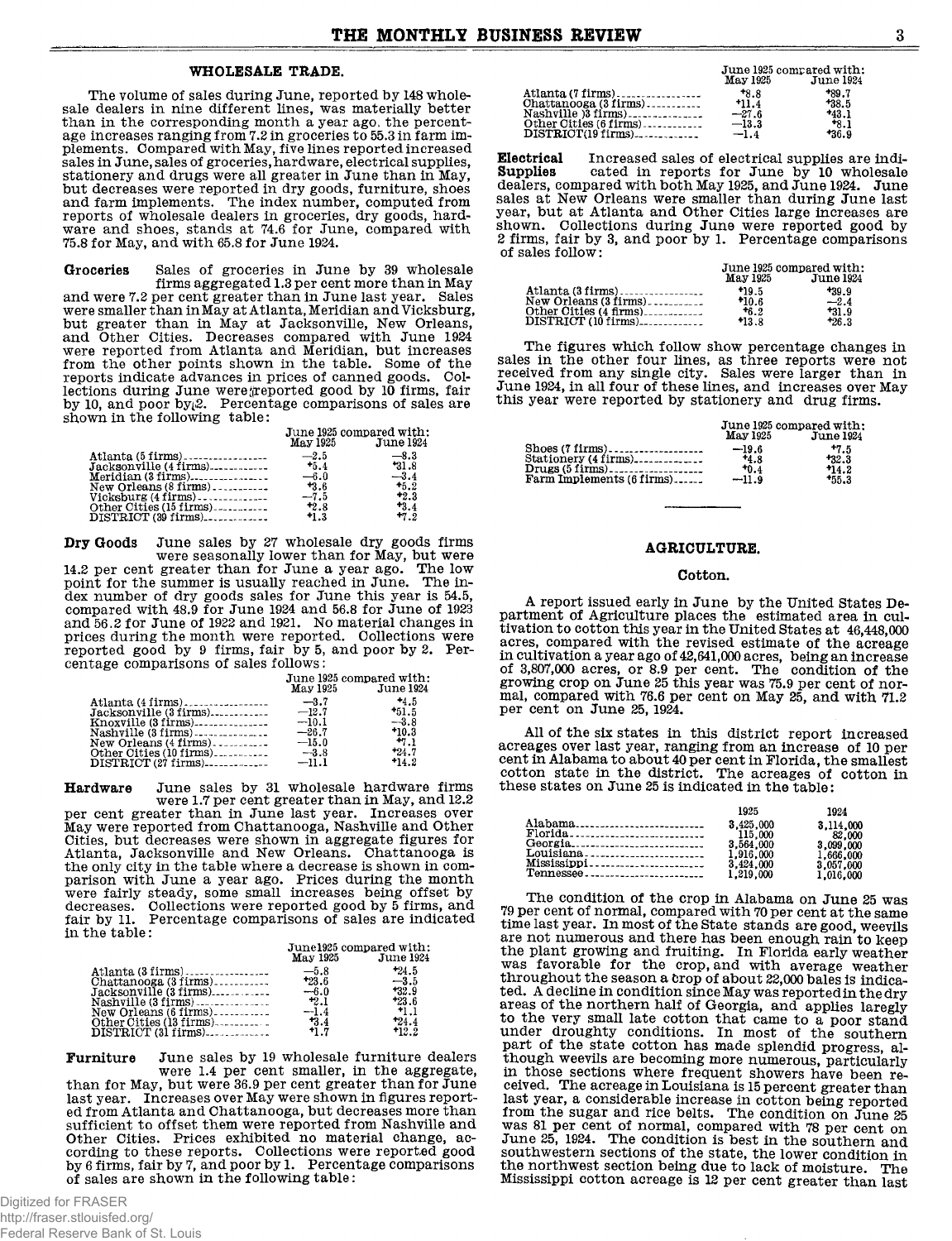**year, the condition on June 25 being 88 per cent of normal, 14 points higher than the ten-year average. With few exceptions the crop is reported well cultivated and free from grass. Rainfall has been below normal over most of the state, and weevil infestation is lighter than usual. The Tennessee acreage is 20 per cent greater than last year, the condition on June 25 was 85 per cent compared with 67 per cent at the same time last year, and very few weevils are reported.**

#### **Other Crops.**

**There is reported an increase of 75 per cent in the acreage planted to tobacco in Georgia this year over last. The condition is slightly lower than at this time last year due to irregular stands and lack of moisture,but June rains have been very beneficial, and remarkable progress has been made. The tobacco acreage in Tennessee is reported as 135,000, compared with 125,000 acres in 1924, the condition is 76 per cent, and estimated production 98,550,000 pounds.**

**The figures in the following table show the estimated production of the crops named in this district, compared with last year. These figures are for the district, and do not include those parts of Tennessee, Mississippi and Louisiana which are in other Federal Reserve Districts.**

#### **Sixth District (000 Omitted)**

|                   | 1925             | 1924             |
|-------------------|------------------|------------------|
| Corn, bushels     | 199.452<br>5.780 | 176.332<br>4.112 |
|                   | 16,701           | 12.728           |
|                   | 2.563            | 2.927            |
| Tobacco, pounds   | 129,910          | 110.326          |
| Potatoes, bushels | 9.871            | 12.661           |

#### **Cotton Movement—6th District. Bales.**

|                                             | ватез.           |          |                  |
|---------------------------------------------|------------------|----------|------------------|
|                                             | <b>June 1925</b> | May 1925 | <b>June 1924</b> |
| Receipts:                                   |                  |          |                  |
| New Orleans                                 | 62,407           | 62.799   | 59.734           |
| Mobile                                      | 1,421            | 3.938    | 11,509           |
| Savannah                                    | 2.522            | 6.901    | 41.373           |
| *Atlanta                                    | ------           | 5.345    | 8,202            |
| Augusta                                     | 4.360            | 6.241    | 6.699            |
| Montgomery                                  | 548              | 106      | 2.024            |
| Macon                                       | 745              | ------   | 1.576            |
| Stocks:                                     |                  |          |                  |
| New Orleans                                 | 89.990           | 115,408  | 81.818           |
| Mobile                                      | 1.369            | 1.550    | 1.437            |
| $Savannah$ <sub>-------------------</sub>   | 10.594           | 16.661   | 32,859           |
| *Atlanta                                    | ------           | 19.419   | 8.864            |
| Augusta                                     | 18.524           | 26.647   | 13.952           |
| $Montcompress$ <sub>-----------------</sub> | 5.448            | 6.423    | 6.510            |
| Macon                                       | 6.059            | ------   | 2.926            |
| Vicksburg                                   | 213              | 646      | 1.149            |
| *-Report not received.                      |                  |          |                  |

#### **Cotton Movement (Bales) United States. Since August 1,1924.**

|                              | 1925       | 1924       | 1923       |
|------------------------------|------------|------------|------------|
| Receipts at U.S. Ports       | 9.345.836  | 6.798.682  | 5.818.122  |
| Overland to Nor. Mills and   |            |            |            |
|                              | 1,218,880  | 873.969    | 1,235,527  |
| Sou. Mills takings net       | 3,769,000  | 3.270.856  | 3.850.881  |
| Interior stocks in excess of |            |            |            |
| those held at close of com'l |            |            |            |
| $vear$                       | 34.176     | 10.895     | 34.544     |
| Total movement of crop 330   |            |            |            |
| $d$ ays                      | 14.367,892 | 10.954.402 | 10.869.986 |
|                              | 7.817.771  | 5.387.794  | --------   |
| *American Mills N. & S. and  |            |            |            |
| Canada                       | 6.367.566  | 5,424,820  |            |
| American Cotton thus far     | 13.585.000 | 10.582.000 | 11,734,000 |
|                              |            |            |            |

 $*$ -Of which 2,101,849 by Northern spinners against 1,633,260 last year and  $4,265,717$  by Southern spinners against  $3,791,560$  last year.

#### **SUGAR.**

**The condition of sugar cane in Louisiana is reported 19 per cent higher than last year, being 88 per cent of normal on July 1 compared with 69 per cent last year. The indicated yield is about 15.85 short tons of sugar cane per acre, or a total production of approximately 3,410,352 short tons of cane on the acreage to be used for sugar, and a prospective production for the State of about 239,300 short tons of sugar. The season started out very dry, but rains during June have benefitted the crop and it is progressing rapidly.**

#### **Sugar Movement.**

|  | Raw Sugar (Pounds). |  |  |
|--|---------------------|--|--|
|--|---------------------|--|--|

| Receipts:<br>New Orleans 162,149,445 | June 1925. | May 1925<br>120.230.664<br>16.890.946 | <b>June 1924</b><br>90.811.909<br>28,691,839 |
|--------------------------------------|------------|---------------------------------------|----------------------------------------------|
|--------------------------------------|------------|---------------------------------------|----------------------------------------------|

Digitized for FRASER

http://fraser.stlouisfed.org/ Federal Reserve Bank of St. Louis

| Meltings:<br>New Orleans<br>$Savannah$ <sub>rand</sub> $\ldots$ | 163,907,401                     | 153.585.151             | 148,085,423               |
|-----------------------------------------------------------------|---------------------------------|-------------------------|---------------------------|
| Stocks:                                                         | 45.682.748                      | 31,039,788              | 41,848,988                |
| New Orleans<br>$Savannah$ <sub>------------------</sub>         | 37.431.126<br>4,037,077         | 83.228.181<br>6,363,810 | 54.510.465<br>9.523.163   |
|                                                                 | Refined Sugar (Pounds).         |                         |                           |
| Shipments:<br>New Orleans                                       | <b>June 1925</b><br>153.680.872 | May 1925<br>145.815.583 | <b>June 1924</b>          |
| $\frac{1}{2}$<br>Savannah.                                      |                                 | 36.765.681              | 178,679,118<br>48.393.463 |

#### **RICE.**

**The area sown to rice in Louisiana in 1925 is estimated at 544,000, or about 10 per cent more than last year. The condition of rice on July 1 was 85 per cent of normal, indicating a yield of about 33.15 bushels per acre, and a total production of about 18,034,000 bushels for the State, compared with 17,078,000 bushels last year. The low condition is due to the drouth last year, and to the lack of sufficient rain during the present season.**

#### **Rough Rice (Sacks) Port of New Orleans.**

|                                                      | <b>June 1925</b> | May 1925 | <b>June 1924</b> |
|------------------------------------------------------|------------------|----------|------------------|
| $\text{Receints}\text{}\text{}\text{}\text{}\text{}$ | 9.972            | 6.338    | 740              |
|                                                      | 13.749           | 8.348    | 1.711            |
| Stocks                                               | 19.179           | 22.956   | 34.188           |

| Clean Rice (Pockets) Port of New Orleans. |         |         |        |
|-------------------------------------------|---------|---------|--------|
| Receipts                                  | 17.717  | 34,214  | 14.133 |
| Shipments______________________           | 38.849  | 117.128 | 34,646 |
| Stock                                     | 119,068 | 140.200 | 97.703 |

#### **Receipts of Rough Rice (Barrels).**

| Association Mills<br>New Orleans Mills<br>Outside Mills | <b>June 1925</b><br>19.596<br>9.972<br>15.650 | Season to<br>June 30, 1925 June 30, 1924<br>4.400.571<br>987.023<br>1.772.690 | Season to<br>4.835.482<br>729.017<br>1.784.946 |
|---------------------------------------------------------|-----------------------------------------------|-------------------------------------------------------------------------------|------------------------------------------------|
|                                                         | 45.218                                        | 7.160.284                                                                     | 7.349.445                                      |

#### **Distribution of Milled Rice (Pockets).**

| Association Mills    | 123.675 | 4.533.813 | 5.116.871 |
|----------------------|---------|-----------|-----------|
| New Orleans Mills    | 32.640  | 999.551   | 812, 377  |
| <b>Outside Mills</b> | 36.192  | 1.806.552 | 1.885.527 |
|                      | 192.507 | 7.339.916 | 7.814.775 |

#### **Stock on Hand.**

| Association Mills<br>New Orleans Mills<br>Outside Mills | 42.256<br>135.460<br>45.826 | July 1, 1925 June 1, 1925 July 1, 1924<br>141.068<br>156.479<br>66,200 | 105.159<br>129, 181<br>68.300 |
|---------------------------------------------------------|-----------------------------|------------------------------------------------------------------------|-------------------------------|
|                                                         | 233.542                     | 363.747                                                                | 302.640                       |

#### **FINANCIAL.**

**Increased discounts, investments and deposits, and decreased borrowing from the Federal Reserve Bank, compared with a year ago, are indicated in reports received from 36 banks in selected cities of the sixth district. Savings deposits at the end of June, reported by 93 banks, were 10.1 per cent greater than on the same date last year. Weekly reports received from 36 member banks located in Atlanta, New Orleans, Birmingham, Jacksonville, Nashville, Chattanooga, Knoxville and Savannah indicate a volume of loans and discounts nearly 59 million dollars higher on July 8 than on the corresponding report date last year, and their holdings of United States Securities and of "Other Stocks and Bonds'\* were nearly 13J million dollars greater than at that time. Demand deposits reported by these banks on** July 8 were nearly  $55\frac{1}{2}$  million dollars greater than a year **ago. Principal items in the weekly condition report are shown in the following table:**

#### **Member Banks in Selected Cities.**

**(000 Omitted.)**

| <b>Bills Discounted:                   July 8, 1925 June 10, 1925 July 9, 1924</b> |         |         |         |
|------------------------------------------------------------------------------------|---------|---------|---------|
| Secured by Gov. Obligation $\ldots$ \$ 6.871                                       |         | \$7.903 | \$7.771 |
| Secured by Stocks and Bonds                                                        | 86.547  | 87.043  | 67.330  |
|                                                                                    | 375.940 | 375.988 | 335.363 |
| Total Discounts                                                                    | 469.358 | 470.934 | 410.464 |
| U.S. Securities                                                                    | 38.586  | 37.540  | 28.751  |
| Other Stocks and Bonds                                                             | 44.618  | 43.937  | 40.999  |
| Total loans, discounts and invest-                                                 |         |         |         |
| ments                                                                              | 552.562 | 552.411 | 480.304 |
| Time deposits                                                                      | 204.153 | 199.875 | 189.041 |
| Demand deposit $\ldots$                                                            | 323,922 | 334.642 | 268.448 |
| $\text{Accommodation at F. R. Bank}$ 6.863                                         |         | 5.259   | 8.182   |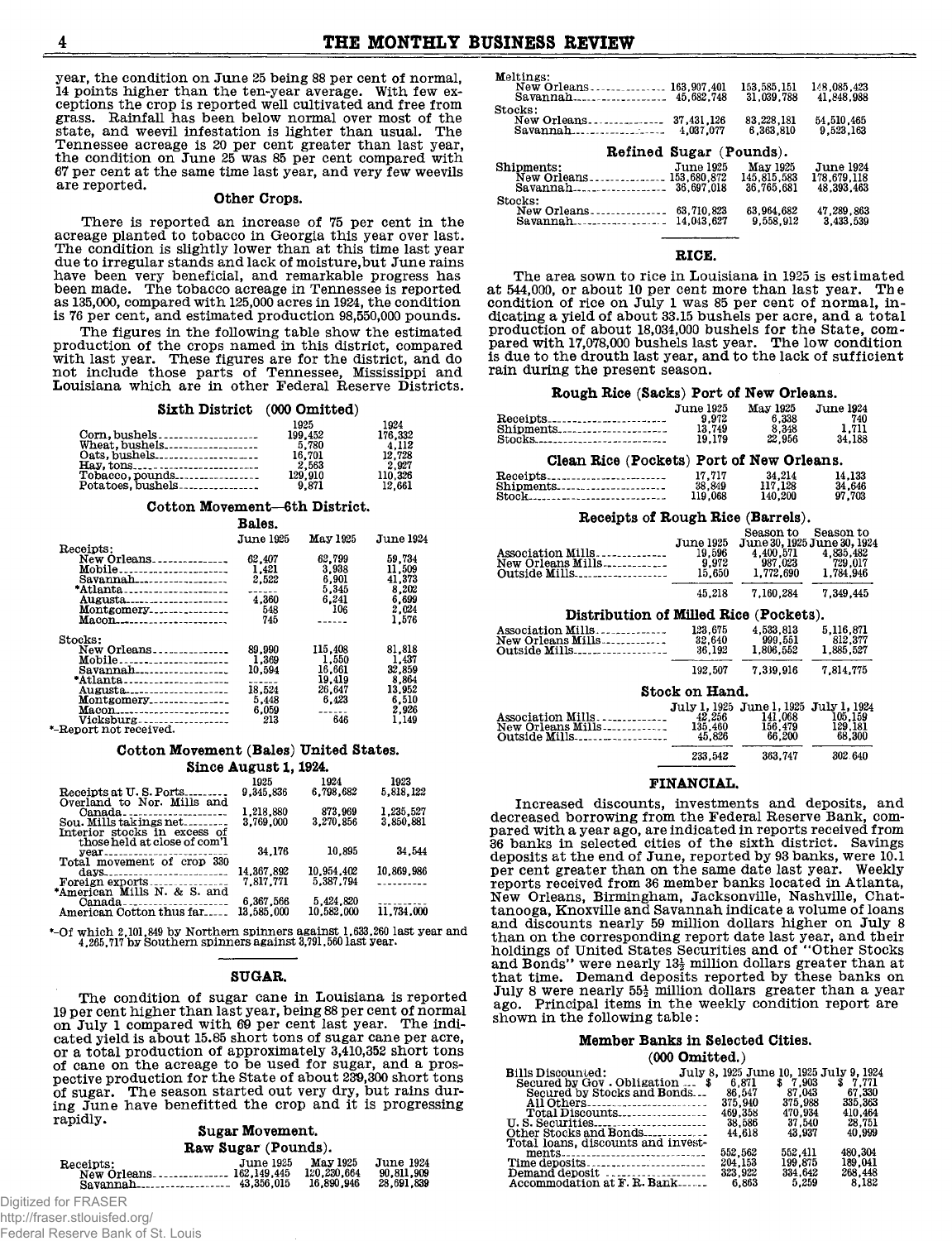Total borrowing from the Federal Reserve Bank of Atlanta, indicated in the weekly statement for July 15, was \$7.490,000 less than on the corresponding report date last year, but holdings of acceptances and United States securities amounted to \$30,424,000 compared with \$1,721,000 last year. Total earning assets were more than  $21\frac{1}{2}$  millions greater than a year ago, but reserves were about 17<sup>1</sup>/<sub>2</sub> millions smaller. The ratio of reserves to deposit and note liabili-<br>ties on July 15 was 71.8, compared with 83.4 at the same the last year. The statements which follow show (1)<br>principal items in the weekly statement of the Federal<br>Reserve Bank, (2) savings deposit statistics reported monthly by 93 banks, and debits to individual accounts at 24 reporting cities in the district, with comparisons:

# Federal Reserve Bank.

| $1000$ Onlinearly                 |         |          |         |  |
|-----------------------------------|---------|----------|---------|--|
|                                   | July    | June     | July    |  |
| <b>Bills Discounted:</b>          | 15.1925 | 17.1925  | 16.1924 |  |
| Secured by Govt. Obligations      | \$1.493 | \$4.634  | \$2,778 |  |
| All others                        | 20,649  | 19.259   | 26.854  |  |
| Total Discount                    | 22.142  | 23,893   | 29.632  |  |
| Bills bought in open market       | 16.007  | 18.654   | 1.293   |  |
|                                   | 14.417  | 13.876   | 428     |  |
| Total earning assets              | 52.997  | 56.854   | 31.353  |  |
| Cash Reserves                     | 143.567 | 148.987  | 161.152 |  |
|                                   | 68.047  | 70.431   | 56.999  |  |
| F. R. Notes in actual circulation | 131.813 | 135.969  | 136.211 |  |
| Reserve Ratio                     | 71.8    | $72.2\%$ | 83.4%   |  |

### Savings Deposits.

|                         |          | (UUU UIIILLEGI.) |                    |          |                    |
|-------------------------|----------|------------------|--------------------|----------|--------------------|
|                         |          |                  | Compari-<br>son of |          | Compari-<br>son of |
|                         | June     | May              | <b>June 1925</b>   | June     | <b>June 1925</b>   |
|                         | 1925     | 1925             | May 1925           | 1924     | -1924              |
| Atlanta (7 banks)       | \$33,583 | \$34,010         | $-1.3$             | \$32,528 | -3.2               |
| Birmingham (5 banks).   | 24,283   | 23.491           | $+3.4$             | 23,051   | +5.3               |
| Jacksonville (5 banks)  | 25.712   | 20,825           | $+23.5$            | 20.382   | 26.1               |
| Nashville (10 banks)    | 22.572   | 22.423           | +0.7               | 19.770   | +14.2              |
| New Orleans (8 banks).  | 50.518   | 49.142           | +2.8               | 48.954   | $^{43.2}$          |
| Other Cities (58 hanks) | 97 982   | 96.408           | +1.6               | 88.401   | +10.8              |

#### Total (93 banks)........ \$256,650 \$246,299  $+4.2$  $$233.086$  \*10.1

#### Debits to Individual Accounts Sixth Federal Reserve District.

|                                 |            | Week Ended                 |                   |
|---------------------------------|------------|----------------------------|-------------------|
|                                 |            | July 8, 1925 June 10, 1925 | July 9, 1924      |
| Albany                          | \$ 802,000 | \$1,068,000                | \$795.000         |
| $\text{Atlanta}$                | 33,233,000 | 36,615,000                 | 25,221,000        |
| Augusta________________________ | 4,910,000  | 5,809,000                  | 4.571.000         |
| Birmingham                      | 27,925,000 | 30,988,000                 | <b>25.010.000</b> |
| <b>Brunswick</b>                | 837.000    | 941.000                    | 673,000           |
| Chattanooga                     | 9.834.000  | 9.377.000                  | 7.988.000         |
| Columbus                        | 3.144.000  | 3.589.000                  | 2,777,000         |
| Dothan                          | 618.000    | 802,000                    | 454.000           |
| Elberton_______________________ | 195,000    | 249.000                    | 158.000           |
| Jackson                         | 3.803.000  | 4.323.000                  | 4.005.000         |
| Jacksonville                    | 19.182.000 | 23.431.000                 | 11.524.000        |
| KnoxVille                       | 7.877.000  | 7.148.000                  | 7.724.000         |
| Macon-------------------------- | 5.325.000  | 5.034.000                  | 4.146.000         |
| <u> Meridian</u>                | 3.506.000  | 3,654,000                  | 2.907.000         |
| Mobile                          | 6.832.000  | 7.967.000                  | 5,275,000         |
| Montgomery                      | 5.644.000  | 5.599.000                  | 4.490.000         |
| Nashville                       | 17.607.000 | 19,132,000                 | <b>15.708.000</b> |
| Newnan_________________________ | 532,000    | 404,000                    | 379,000           |
| <b>New Orleans.</b> .           | 84.711.000 | 80.217.000                 | 60,711,000        |
|                                 | 1,922,000  | 2,239,000                  | 1.387.000         |
| Savannah                        | 8,572,000  | 10.065.000                 | 8.792.000         |
| Tampa_________________________  | 16,460,000 | 19.366.000                 | 7.186.000         |
|                                 | 1,103,000  | 1.314.000                  | 990.000           |
| Vicksburg_____________________  | 2.110.000  | 1.832,000                  | 1,780,000         |
|                                 |            |                            |                   |

#### COMMERCIAL FAILURES.

Commercial failures in the United States in June according to statistics compiled and published by R. G. Dun & Co., numbered 1,745, compared with 1,607 during June last year,<br>and liabilities were \$36,701,496, compared with \$34,099,031<br>a year ago. In the Sixth District there was a decrease in the number of failures, but an increase in total liabilities, compared with May 1925, and with June last year. The table shows figures for the United States divided by Federal Reserve Districts:

|                                                                                         | Number           | Liabilities      |                                        |             |  |
|-----------------------------------------------------------------------------------------|------------------|------------------|----------------------------------------|-------------|--|
| <b>District</b>                                                                         | <b>June 1925</b> | <b>June 1925</b> | May 1925                               | June 1924.  |  |
|                                                                                         | 200              | \$3.343.294      | \$2,563,135                            | \$2,724,380 |  |
|                                                                                         | 320              | 4,560,093        | 8.959.077                              | 10.967.752  |  |
| Philadelphia                                                                            | 70               | 2.373.659        | 1,108,264                              | 1.323.953   |  |
| $\alpha$ of $\alpha$ and $\beta$ is $\beta$ is $\beta$ is $\beta$ is $\beta$ is $\beta$ | 149              | 5.512.039        | 4.496.342                              | 3.658.790   |  |
| Richmond                                                                                | 116              | 2.196.548        | 5.752.331                              | 2.701.150   |  |
| Atlanta                                                                                 | 73               | 2.099.949        | 1.418.655                              | 1.805.051   |  |
| Chicap0                                                                                 | 229              | 7.112.848        | 2.896.011                              | 5.387.561   |  |
|                                                                                         | 86               | 883.277          | 1.369.633                              | 975.155     |  |
| Minneapolis                                                                             | 89               | 3.342.444        | 1.371.418                              | 1.432.514   |  |
| $Kansas City \ldots \ldots$                                                             | 109              | 1.342.887        | 1.956.286                              | 1.013.266   |  |
| Dallas                                                                                  | 44               | 536.229          | 1.956.651                              | 765.071     |  |
| San Francisco                                                                           | 260              | 3,398,229        | 3.178.749                              | 1.317.388   |  |
| 1.745<br>Total                                                                          |                  |                  | \$36,701,496,\$37,026,552,\$34,099,031 |             |  |

## Digitized for FRASER http://fraser.stlouisfed.org/

Federal Reserve Bank of St. Louis

#### IMPORTS AND EXPORTS.

Preliminary figures compiled and published by the Department of Commerce indicate only a slight falling off in the value of imports in June, compared with May, and an increase of about 52 millions of dollars compared with June increase of about or minimals of approximately 45 million<br>dollars less than in May, but were about 18 million dollars<br>greater than in June 1924. The preliminary figures for June indicate that both imports and exports amounted to \$326,000,000; in June 1924 there was an excess of exports<br>over imports of nearly 33 million dollars. For the twelve over imports or nearly as million workers. For the ewerty<br>months ending with June there was an excess of exports<br>over imports of \$1,042,681,497, compared with an excess of<br>\$757,622,587 for the twelve months ending with Ju

| <br>$June \dots \dots \dots \dots \dots \dots \dots \dots \dots \dots$<br>12 months ending with June3, 824, 972, 847 | .<br>\$326,000,000<br>327,518,721 | --<br>\$274,000,688<br>302,987,791<br>3,554,036,954 |
|----------------------------------------------------------------------------------------------------------------------|-----------------------------------|-----------------------------------------------------|
| Exports:<br>June<br>12 months ending with June 4,867,654,344                                                         | \$326,000,000<br>371.402.583      | \$306,989,006<br>335,098,701<br>4,311,659,491       |

#### New Orleans.

Merchandise was imported through the port of New<br>Orleans during the month of April to the value of \$19,715,204 a total more than six million dollars smaller than in March. This total for April has been exceeded only twice for the<br>same month in the past ten years. In April 1924 the total<br>was \$579,662 larger, and in April 1920 the total was \$11,116,478 greater than in the same month this year.

Increases over April 1924 were shown in both volume Increases over Applitude of gasoline, molasses, sisal, newsprint paper,<br>mahogany and nitrate of soda, while decreases were shown<br>in burlap and bananas. Smaller quantities of coffee and<br>petroleum were imported, but the tota modities exceeded figures for April 1924, while a larger quan-<br>ity of sugar was imported than a year ago, but the total value was smaller because of lower prices. The following are principal articles imported in April:

|                                                                    | Volume       | Value       |
|--------------------------------------------------------------------|--------------|-------------|
| Cof fee, pounds                                                    | 25.012.163   | \$5,780,160 |
|                                                                    | 197,498,043  | 5.677.912   |
|                                                                    | 4.130.087    | 533.117     |
| Gasoline, gallons                                                  | 10,148,000   | 948.869     |
| Petroleum, gallons                                                 | 44, 111, 080 | 1,299,990   |
| Molasses, gallons                                                  | 15.323.164   | 1.070.769   |
| Bananas, bunches                                                   | 1.296.170    | 610.435     |
|                                                                    |              | 1.087.007   |
| Newsprint paper, pounds                                            | 2.581.448    | 76.639      |
| $\text{Mahogany}, \text{feet} \dots \dots \dots \dots \dots \dots$ | 2,339,000    | 161,935     |
| Nitrate of Soda, tons                                              | 28.173       | 1.444.715   |

The value of imports during April of the last six years is shown below for comparison?

| April 1925\$19.715.204 | April 1922\$ 9.688.664                    |  |
|------------------------|-------------------------------------------|--|
| April 1924. 20.294.866 | April 1921 - - - - - - - - - - 13,375,145 |  |
| April 1923. 18.741.660 | April 1920 30,831,682                     |  |

The total value of commodities exported through the port of New Orleans during April 1925 was \$39,630,991, only about one million dollars less than in March. Some of the principal items exported were:

|                                   | volume     | Value      |
|-----------------------------------|------------|------------|
| Short staple cotton, bales        | 69.597     | 89.814.953 |
| Long staple cotton, bales         | 34,940     | 4.606.005  |
| Linters, cotton, pounds           | 5.420.077  | 434.245    |
| Tobacco, pounds                   | 8.628.431  | 1.860.821  |
| Lard.pounds                       | 3.444.983  | 625.838    |
| Wheat flour, barrels              | 203.554    | 1.683.284  |
| Gasoline, gallons (bulk).         | 23,657,156 | 3.497,854  |
| Illuminating Oil, gallons (bulk)  | 11.823.774 | 706.321    |
| Cylinder Lubricating Oil, gallons | 1,757,252  | 524.156    |
| Rough Sou. Pine boards, M ft      | 11.970     | 668,887    |
|                                   |            |            |
|                                   | 7.857      | 546.831    |

#### Grain Exports.

Exports of grain through the port of New Orleans during June 1925 amounted to 1,354,601 bushels, more than double the figures for June last year. Increases for the month were shown in wheat, corn and oats, but a decrease in rye. During the twelve months ending with June total exports of wheat and oats were greater than during the previous year, but corn and rye were exported in smaller quantities. Figures for the month, and for the year, are shown below:  $B$ oogom dhaaccat

| $Com.$ bushels<br>$0$ ats, bushels<br>$Rye, bushels$ $\ldots$ | 578.442<br>602.423<br>173.736 | 258.000<br>292.664<br>22.575<br>51.428 | June 1925 June 1924 June 1925 June 1924<br>33,075.413<br>3.365.872<br>1.106.486<br>94.285 | peason nniongu<br>6,614,095<br>5.264.745<br>317.580<br>333.056 |  |
|---------------------------------------------------------------|-------------------------------|----------------------------------------|-------------------------------------------------------------------------------------------|----------------------------------------------------------------|--|
|                                                               |                               |                                        | 624,667 37,642,056 12,529,476                                                             |                                                                |  |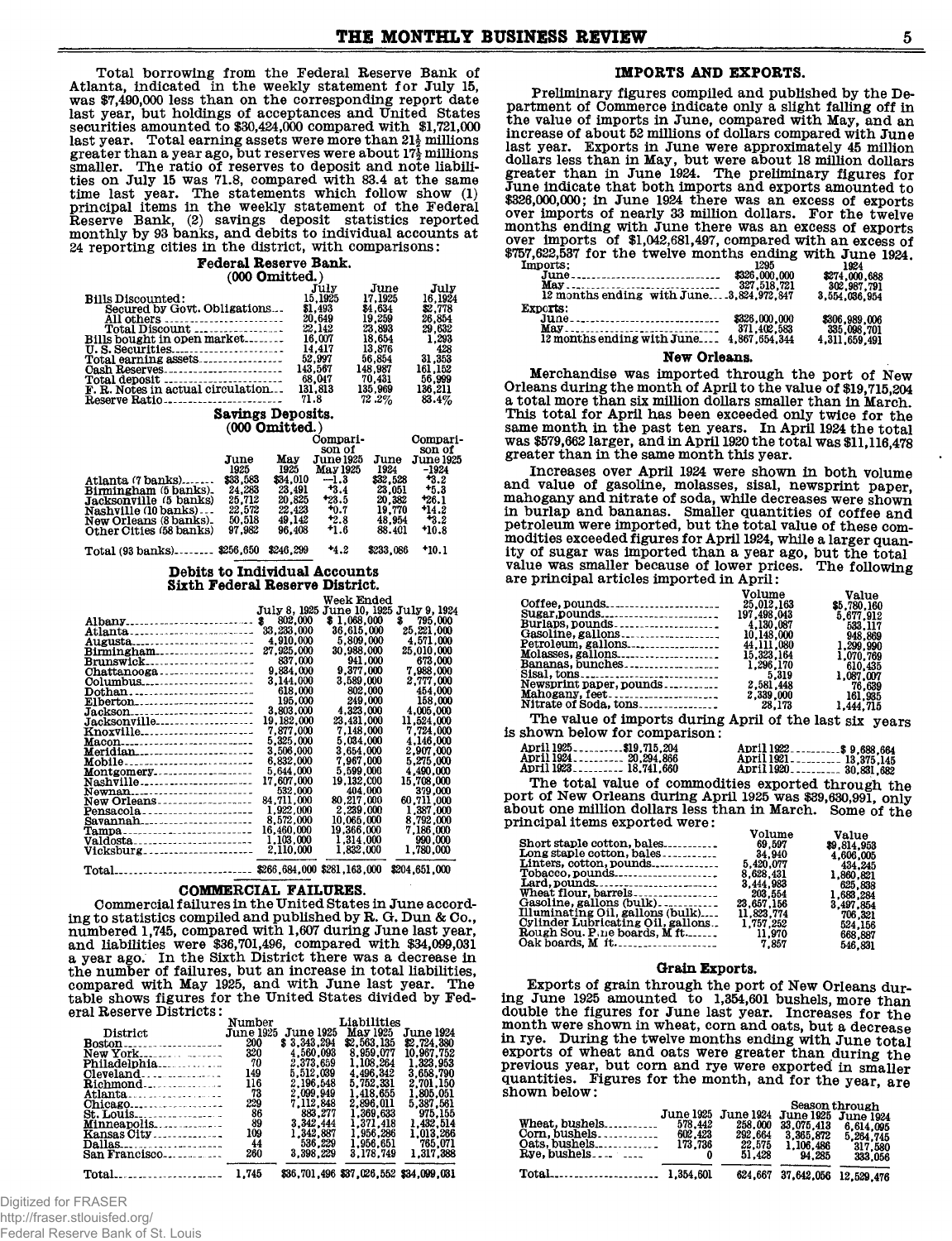#### BUILDING.

Building permits issued at twenty cities in the sixth district, reached a new high point in June. The aggregate value of buildings for which permits were issued in June at these twenty cities is \$16,736,920, greater by \$1,500,000 than in May, and a little more than double the value for June last year. Six citles reported figures smaller than in June a year ago, the remainder reporting increases, some of them very large. The figure reported from Miami is more than five times greater than for June 1924, and substantial increases were also reported from Miami Beacn, Lakeland,<br>Tampa, Birmingham and Chattanooga. The index number for June, based on reports from 20 cities which have been reporting for six years, is 464.1, compared with 422.4 for May, and with 230.8 for June last year. Detailed figures for the  $\,$ reporting cities are shown in the following table, and index numbers are on page 8:

|                                         |     |                  |        |                  | Percentage |
|-----------------------------------------|-----|------------------|--------|------------------|------------|
|                                         |     | <b>June 1925</b> |        | <b>June 1924</b> | Change in  |
| Alabama:                                | No. | Value            | No.    | Value            | Value      |
| Anniston <sub>------------</sub>        | 18  | \$7,650          | 31     | \$20.595         | $-62.9$    |
| Birmingham                              | 711 | 1,777,201        | 432    | 914,275          | $+94.4$    |
| Mobile                                  | 58  | 197,100          | 76     | 63,075           | $+212.5$   |
| Montgomery                              | 82  | 118,610          | 67     | 24.417           | $+385.8$   |
|                                         |     |                  |        |                  |            |
| Florida:                                |     |                  |        |                  |            |
|                                         |     | 802,803          | 264    | 417.841          | $+92.1$    |
| Miami                                   | 371 | 6,688,950        | .      | 1,078,460        | $+520.2$   |
| Orlando                                 | 143 | 532,515          | 119    | 425,827          | $+25.1$    |
| Pensacola <sub>------</sub> -------     | 50  | 61,835           | 47     | 25,000           | $+147.3$   |
| $Tampa$                                 | 537 | 1,207,287        | 320    | 268,122          | $+350.3$   |
| *Lakeland-------------                  | 107 | 1,169,525        | 65     | 149,635          | $+681.6$   |
| *Miami _Beach                           | 61  | 2.017.424        | 7      | 920,550          | *119.2     |
|                                         |     |                  |        |                  |            |
| Georgia:                                | 391 | 911,634          | 361    | 841,224          | $+8.4$     |
| Atlanta______________                   |     |                  | 134    | 98.973           | +107.8     |
| Augusta                                 | 117 | 205,620          |        |                  | *1041.8    |
| Columbus                                | 52  | 194,110          |        | 17,000           |            |
| Macon                                   | 173 | 51.845           | 85     | 802, 134         | $-93.5$    |
| $savannah$ ------------                 | 61  | 132.920          | 30     | 56.940           | $+133.4$   |
| Louisiana:                              |     |                  |        |                  |            |
| New Orleans                             | 228 | 1.198.295        | 258    | 1,014,850        | +18.1      |
| Alexandria                              | 86  | 98.874           | 47     | 165.414          | $-40.2$    |
|                                         |     |                  |        |                  |            |
| Tennessee:                              | 250 |                  | 190    | 162.312          | *866.6     |
| Chattanooga - - - - - - - -             | 6   | 1,568,880        | 26     | 98.100           | $-77.1$    |
| Johnson City                            |     | 22,500           |        |                  | $-56.2$    |
| Knoxville                               | 217 | 262,404          | ----   | 599,370          |            |
| Nashville                               | 233 | 695,887          | 294    | 1.210.078        | $-42.5$    |
|                                         |     |                  |        |                  | $+101.1$   |
| Total 20 Cities3,784 \$16,736,920 2,771 |     |                  |        | \$8,323,117      |            |
|                                         |     | 464.1            | $   -$ | 230.8            | $- - -$    |

\*-Not included in totals or index numbers.

#### LUMBER.

Preliminary figures for June received by the Southern Pine Association up to the middle of July from 131 subscribing mills show a volume of production during June of 298,311,431, compared with a normal production by these<br>same mills of 304,018,752 feet. Shipments during June were<br>slightly in excess of actual production, and orders received by these mills amounted to 288,601,425, and were 9,710,006<br>below actual production. Stocks on hand at the end of June reported by these mills amounted to 793,338,377 feet, nearly 38 million feet below normal. Prices are reported firm, although there has been no general advance. Buyers<br>are reported to be placing orders for immediate require-<br>ments but are not placing any for later delivery. The<br>weekly statement of operating time issued by the South Pine Association indicates that during the five weeks ended July 10 out of an average of 52 mills which operated full time, an average of 9 operated double shifts, and in addition, an average of 5 other mills operated an average of 21 hours overtime. Preliminary figures are shown be-

| low:                          |                       |                       |                       |
|-------------------------------|-----------------------|-----------------------|-----------------------|
|                               | <b>June 1925</b>      | May 1925              | June 1924             |
|                               | $(131 \text{ mills})$ | $(147 \text{ miles})$ | $(143 \text{ mills})$ |
| Orders                        | 288.601.425           | 346.077.382           | 286.779.846           |
| Shipments                     | 299.541.501           | 355,608,946           | 286,502,439           |
| Production                    | 298.311.431           | 356,279.077           | 301.302.116           |
| Normal production these Mills | 304.018.752           | 353.134.121           | 344.158.842           |
| Stocks end of month           | 793.338.377           | 861,001,213           | 838.771.980           |
| Normal stocks these Mills     | 831, 333, 544         | 915.591.014           | 908.937.169           |
| Unfilled orders end of month. | 206.143.888           | 218.919.162           | 184,091,553           |
|                               |                       |                       |                       |

#### COTTON CONSUMPTION-JUNE 1925. United States Census Bureau.

|                                                                                      | United States.                        |                               |                                       |
|--------------------------------------------------------------------------------------|---------------------------------------|-------------------------------|---------------------------------------|
| Cotton Consumed:<br>Lint <sub>-contract</sub> -contract-contract-<br>Linters         | <b>June 1925</b><br>493.765<br>60.577 | May 1925<br>531.471<br>61.187 | <b>June 1924</b><br>350.021<br>40.016 |
| In Consuming Establishments:<br>Linters                                              | 1.123.813<br>146.673                  | 1,348,304<br>154.632          | 949.647<br>110.816                    |
| In Public Storage and at Com-<br>presses:<br>Lint________________________<br>Linters | 759.945<br>35.173                     | 1,134,920<br>45.255           | 882.204<br>69.742                     |

|  |  | Digitized for FRASER |  |
|--|--|----------------------|--|
|--|--|----------------------|--|

http://fraser.stlouisfed.org/

Federal Reserve Bank of St. Louis

| 217.786<br>19.957 | 330.697<br>14.219<br>33.147.632 | 230.979<br>13.641<br>29.219.484 |
|-------------------|---------------------------------|---------------------------------|
|                   |                                 |                                 |

#### **Cotton Growing States.**

| Cotton Consumed             | 337.651 | 358,986               | 237.240               |
|-----------------------------|---------|-----------------------|-----------------------|
| In Consuming Establishments | 597.862 | 733.575               | 490.838               |
| InPublic Storage and atCom- | 536.519 | 864.268<br>16.872.364 | 749.202<br>15.593.242 |

### **MANUFACTURING.**

#### **Cotton Cloth.**

**Reports were made to the Federal Reserve Bank for June by mills which manufactured 25,780,000 yards of cloth, an output smaller than in May by 13.1 per cent, but 7.1 per cent greater than in June 1924. Further decreases were also shown in shipments, orders booked and orders on hand at the end of the month, compared with May, while all of these items showed increases compared with June a year ago. Stocks on hand at the end of June were slightly larger than a month ago, but were 28.9 per cent smaller than at the same time last year. The mills report figures indicating that they have orders on hand which will keep them operating on an average of about 6 weeks. Continued light demand and narrow margin of profit are indicated in the reports. Percentage comparisons of reported figures are shown in the following table:**

|                                           |          | June 1925 compared with: |
|-------------------------------------------|----------|--------------------------|
|                                           | May 1925 | June 1924                |
| Production ___________________________    | $-13.1$  | +7.1                     |
|                                           | $-3.1$   | +21.7                    |
|                                           | $-12.5$  | +40.6                    |
|                                           | $-18.6$  | $+6.0$                   |
| Stocks on Hand $\ldots$ $\ldots$ $\ldots$ | $+1.7$   | $-28.9$                  |
|                                           | $-2.3$   | $+4.4$                   |
|                                           |          |                          |

#### **Cotton Yarn.**

**Further decline in production is also reported by yarn mills which during June manufactured 6,381,000 pounds of yarn. June output was 6.1 per cent smaller than in May, but was 36.2 per cent greater than in June 1924. The volume of orders booked by these mills in June was 6.5 per cent larger than in May, but shipments and stocks were smaller. Compared with June last year, all of these items showed increases excepting stocks on hand. The mills had orders on hand which will keep them operating on an average of** *7i* **weeks. Demand is reported to be dull, and prices being offered do not afford any profit for the mills, according to some of the reports. Percentage comparisons of reported figures are shown below:**

| Ordersbooked<br>Number on payroll<br>$-3.4$ | June 1925 compared with:<br>May 1925 June 1924<br>$-6.1$<br>$+36.2$<br>$+34.5$<br>$+6.5$<br>$+79.4$<br>$-14.5$<br>124.4<br>$-4.3$<br>$-13.1$ |  |
|---------------------------------------------|----------------------------------------------------------------------------------------------------------------------------------------------|--|
|---------------------------------------------|----------------------------------------------------------------------------------------------------------------------------------------------|--|

#### **Overalls.**

**Production increased 3.8 per cent over May as shown in reports for June from overall manufacturers. Stocks on hand were reported 28.6 per cent greater than at the end of May, but orders booked, and unfilled orders were reported considerably smaller than for May. Compared with June last year, production, stocks and orders for June this year showed substantial increases, but unfilled orders showed a decrease. Reports indicate that the demand is showing improvement in July. Percentage comparisons of reported figures are shown below:**

|                                          | June 1925 compared with: |                    |
|------------------------------------------|--------------------------|--------------------|
|                                          | May 1925                 | <b>June 1924</b>   |
| Overalls manufactured                    | $+3.8$                   | +107.7             |
| Overalls on hand<br>$Orders\n  to\n  of$ | $+28.6$                  | *68.4              |
|                                          | $-12.5$<br>$-40.0$       | *16.7              |
| Number on payroll                        | $-2.8$                   | $-25.0$<br>$+15.7$ |
|                                          |                          |                    |

#### **Brick.**

**Figures reported for June indicate small increases in production of brick compared with May, and with June a year ago. Stocks on hand showed decreases compared with both of those months. Orders booked, and unfilled orders were smaller than for May, but larger than for June last year. Percentage comparisons follow:**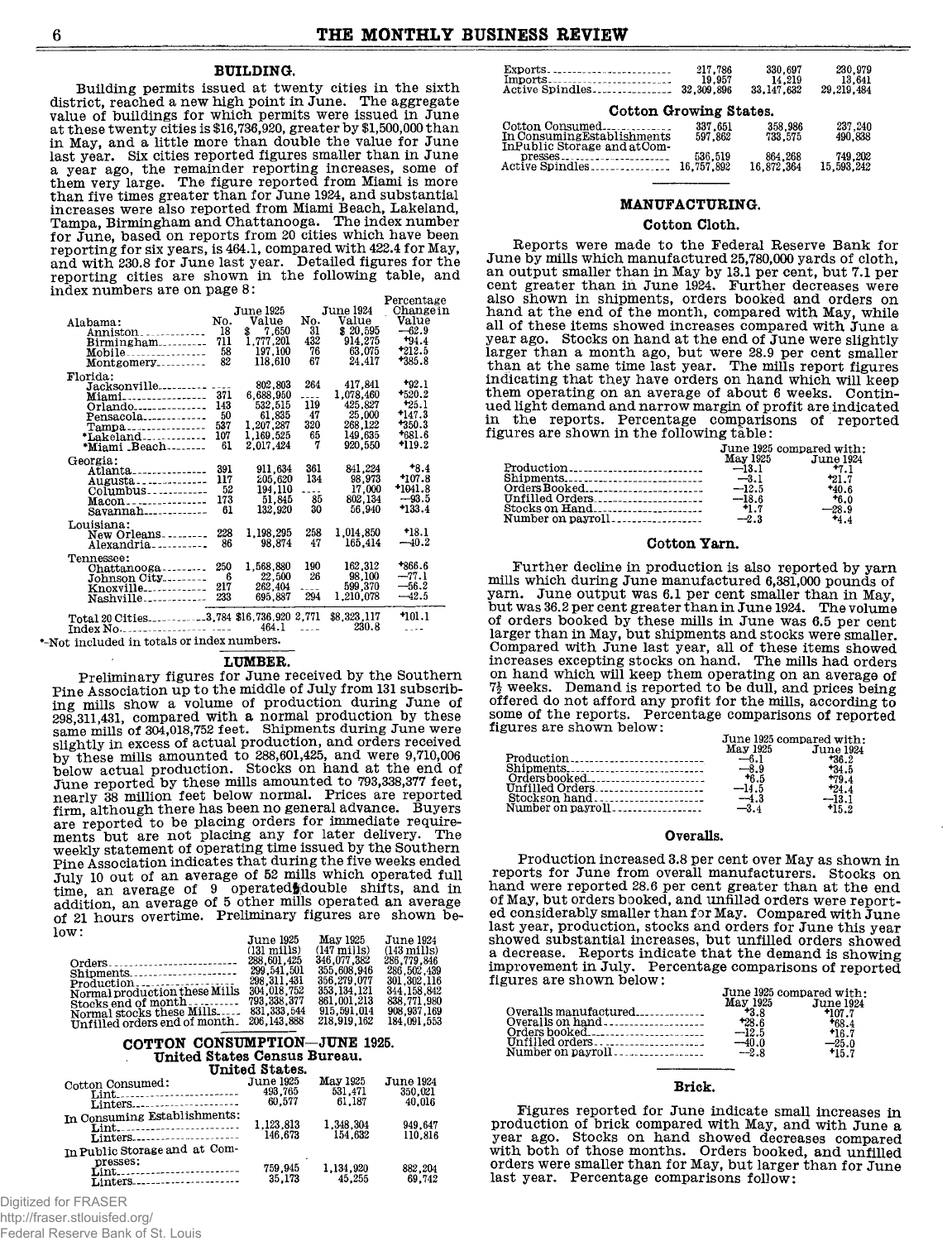|                   |         | June 1925 compared with: |
|-------------------|---------|--------------------------|
|                   | May1925 | June 1924                |
|                   | $+2.9$  | $-4.6$                   |
|                   | $-15.5$ | $-12.5$                  |
|                   | $-13.6$ | $+27.0$                  |
| Unfilled orders   | $-1.2$  | $+98.2$                  |
| Number on payroll | $+7.4$  | $+50.0$                  |

#### HOSIERY.

Production of hosiery in this district was somewhat smaller in June than in May. The figures shown below, reported to the Census Bureau by 33 identical establishments in this district, show smaller output, orders booked, and unfilled orders on hand at the end of June, but an increase over May in shipments. Cancellations were somewhat larger, and stocks on hand also showed an increase.

|                           | (Dozen Pairs) |           |  |
|---------------------------|---------------|-----------|--|
|                           | June 1925     | May 1925  |  |
|                           | 858.553       | 873.693   |  |
|                           | 822.152       | 796.467   |  |
| Stocks on hand            | 2.032.076     | 1.944.963 |  |
|                           | 792.172       | 950.489   |  |
|                           | 65.620        | 47.727    |  |
| $Unfilled orders_{\dots}$ | 1.823.150     | 1,922,163 |  |

#### Coal.

Weekly statistics compiled and issued by the Geological Survey, show that the production of bituminous coal in the United States during the month of June was maintained at a level well above eight million tons per week, slightly<br>higher than during May, and considerably higher than<br>during the corresponding weeks last year. For the week ended July 4, however, because fist year. For the week<br>of Independence Day, production dropped to 7,381,000<br>tons, or a decrease of nearly 1,300,000 tons compared with<br>the preceding week. For the corresponding week in 1924, tion for the year 1925 through July 4 has amounted to 239,170,000 tons, against 235,685,000 tons produced in the corresponding period last year. Following are weekly figures for the United States compared with 1924, and also current figures for Alabama and Tennessee:

| Week Ended | 1925<br>8.375.000      | 1924<br>7.373.000      |
|------------|------------------------|------------------------|
| June 20    | 8.622.000<br>8.402.000 | 7.152.000              |
| July 4     | 8.671.000              | 7,202,000<br>7,371,000 |
| Week Ended | 7,381,000              | 5.738.000              |
|            | Alabama<br>340.000     | Tennessee<br>89.000    |
| June $20$  | 334,000<br>347.000     | 99,000<br>101,000      |
|            | 359,000                | 101,000                |

A recent statement by the Geological Survey indicates that stocks of bituminous coal in the hands of consumers have been constantly decreasing since January of last year. At that time stocks were estimated at 62,000,000 tons, and by June 1 this year supplies had declined to 38,000,000, a decrease of more than sixty per cent. Stocks on June 1, 1924<br>were 51,000,000 tons, and on June 1, 1923, 42,000,000 tons.

#### IRON.

Further lowering of production and a net loss in the number of active furnaces are indicated in statistics for June compiled and published by the Iron Age. The production of pig iron for the 30 days of June amounted to  $\hat{2}$ , 673, 457 tons, a decline of 257,350 tons compared with the preceding month and lower than production in any month since<br>November last year. June output this year was, how-<br>ever, 647,236 tons greater than in the corresponding month last year. Our index number for pig iron production for June stands at 104.9, compared with 115 for May, and with 79.5 for June a year ago. The daily average output in June was 89,115 tons, compared with 94,542 tons in May, and with 67,541 tons in June 1924. There were 10 furnaces blown out or banked and 3 blown in, making a net loss of 7 furnaces of button of active operation on July 1, and bringing the number of active furnaces to 189. The production during the first half of the year totaled 19,011,948 tons, compared with 17,434,492 tons for the first half of 1924, and with 20,841,534 tons for the first half of 1923.

The production of iron in Alabama during June amounted to 229,453 tons, smaller by 12,158 tons than in May, but greater than in June a year ago. Our index number for<br>Alabama for June is 130.5, compared with 137.4 for May, and<br>with 124.9 for June 1924. No change in furnace activity<br>was reported, there being 24 furnaces active at the ginning and at the end of the month. Reports from various sources indicate that the price has declined, and the Iron Age quotes the Birmingham range of prices at \$18.50 to \$19.00. A few sales of iron for fourth quarter delivery have been made, but some of the furnace interests are reported as unwilling to sell into the fourth quarter at present prices.

#### Unfilled Orders--U. S. Steel Corporation.

Unfilled orders on the books of the United States Steel Corporation at the end of June totaled 3,710,458 tons, a decline of 339,342 tons compared with the end of May. This was the fourth consecutive decrease in tonnage and brought the total to the lowest point since last October.

#### NAVAL STORES.

Receipts of both turpentine and rosin at the three principal markets of this district showed further increases in June over the preceding months, and were larger than in the corresponding month last year. Turpentine receipts were, in fact, larger in June this year than in June of any other year since 1917, according to statistics compiled and published by the Naval Stores Review, and rosin receipts in June, 1925 were larger than for the same month in any of the preceding ten years. Stocks of turpentine at the end of June were larger than at the end of May and at the end of June 1924; stocks of rosin, while larger than a month ago, were about 30,000 barrels smaller than at the same time last year. Prices of turpentine have averaged a little lower during June than in May, the average reported by the Turpentine and Rosin Producers' Association for June being pentine and Abshir Troutuberts Association for Summer grades of rosin during June was \$9.42<sup>1</sup>, compared with \$9.30 in May. These prices show substantial improvement over the average of 77 5/8 cents for turpentine, and \$4 at the three principal naval stores markets are shown in the following table, with comparisons:

|                                                                                                     | <b>June 1925</b>                     | May 1925                             | June 1924.                            |
|-----------------------------------------------------------------------------------------------------|--------------------------------------|--------------------------------------|---------------------------------------|
| Receipts-Turpentine:<br>$Savannah$ <sub>-----------------</sub><br>Jacksonville                     | 21,368<br>14.961<br>5.817            | 16.083<br>13.222<br>5.074            | 18,063<br>16,114<br>5.443             |
| $\text{Total}$                                                                                      | 42,146                               | 34.379                               | 39,620                                |
| Receipts-Rosin:<br>$Savannah$ <sub>------------------</sub><br>Jacksonville<br>$Pensacola_{\ldots}$ | 61.148<br>47.985<br>17.489           | 49.622<br>41.727<br>15.075           | 48.321<br>48.245<br>13.522            |
|                                                                                                     | 126.622                              | 106.424                              | 110.088                               |
| Stocks-Turpentine:<br>$Savannah$ <sub>------------------</sub><br>Jacksonville<br>$Pensacola$       | 8.454<br>19.343<br>7.605             | 7,605<br>15,034<br>4.122             | 9.525<br>17.828<br>5.146              |
| Total<br>Stocks-Rosin:<br>Savannah<br>Jacksonville<br>Pensacola                                     | 35.402<br>95.994<br>93.994<br>21.071 | 26.761<br>72.315<br>73.300<br>16.355 | 32.499<br>80,447<br>112.136<br>48.525 |
| Total.<br>------------------                                                                        | 211,059                              | 161.970                              | 241.108                               |